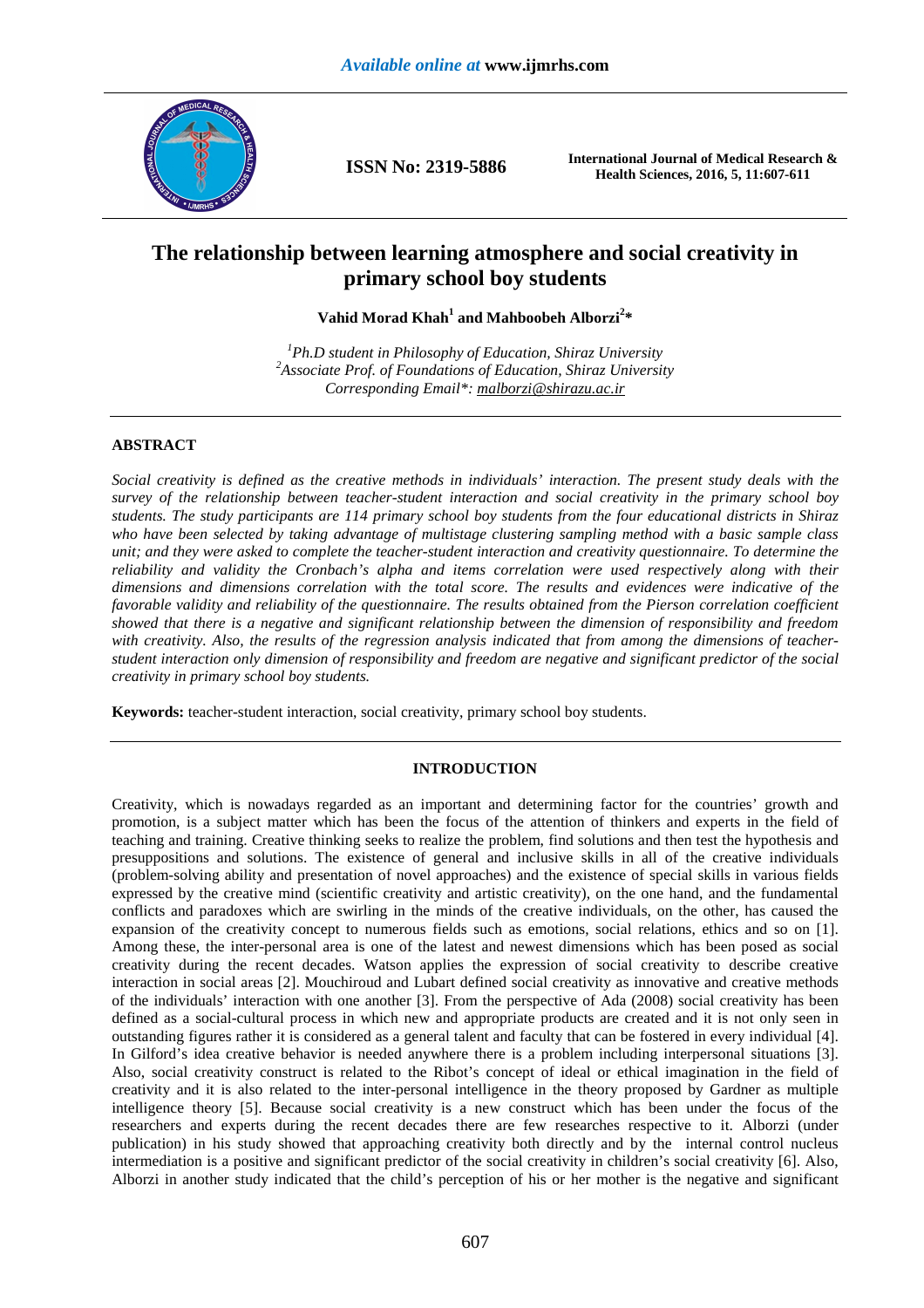predictor of the external motivational beliefs and his or her perception of the father is the positive and significant predictor of the internal motivational beliefs in the child's friendly relationships. Also, it was found that selfindependence motivational beliefs play a greater intermediary part in children's social creativity [7]. Chesnokova and Subbotsky also studied the 8 to 11 years of age children's social creativity in a conflict of interest situation. The results showed that the children are capable of inventing a credential code as a clever strategic via referring back to the previous experiences [8]. Moreover, Alborzi dealt with the survey of social creativity in preschool children in a study, the results of the study are indicative of a significant difference between girls' and boys' social creativity in total scores and the stream of consciousness dimension was in favor of the girls [9]. Hasanzadeh also in a study dealt with the relationship between the family relationship patterns and students' social creativity. The results indicated that the family conversations' orientation was a positive and significant predictor of the social creativity and the family conformity orientation is also a negative and significant predictor of social creativity [4]. Mouchiroud and Lubart also, in a study, evaluated the children's social creativity and the results were suggestive of a unique creative ability in social area for the small children and the appearance of more general and more comprehensive ability for the bigger children [3]. Besides, there was a solid relationship between the psychological health indices and innovation in the entire age groups and fields of study. Since education system is one of the most important institutions in upbringing the human beings and shapes their personality and teacher is considered as the main base of the education system, therefore the teacher's personality characteristics and the way the teacher interacts with the students plays a considerable role in their future. "Teacher-student interaction is the main element of the education presented to a class which is not present in other types of teaching and training such as the use of books and radio and so forth which lack the mutual interactions or bilateral relationships existing between a teacher and a student" [10]. "Acquiring the proper learning habits is shaped in early childhood and in the beginning years of education system and it is the responsibility of the education system to foster such a skill" [11]; among the various elements playing a role in the education system and effective on the students' behavioral-learning outcomes is the teacher and his or her styles and methods.

*\_\_\_\_\_\_\_\_\_\_\_\_\_\_\_\_\_\_\_\_\_\_\_\_\_\_\_\_\_\_\_\_\_\_\_\_\_\_\_\_\_\_\_\_\_\_\_\_\_\_\_\_\_\_\_\_\_\_\_\_\_\_\_\_\_\_\_\_\_\_\_\_\_\_\_\_\_\_*

Samuelson in a study concerning the various methods of education and interaction with students found out that the teachers with a problem-solving approach exert a significant effect on the students' self-regulatory skills [12]. In his study there was made references to similar studies including Granstrom who also shows that the teachers who let the students take a leadership and cooperation role create greater opportunities for success and understanding [13]. Also, Opendekker and Van Damme indicated that good teaching in a class is an equivalent to the establishment of proper relationship with students. One of the various fields in which interaction by the teacher plays a significant role is creativity. Teachers' interactive role has been greatly emphasized in students' creativity in various studies [14]. Alborzi, in his PhD dissertation, emphasizes the role played by the teachers who set an environment for students' independent behavior and influence their internal motivation and creativity [15]. Jowkar, Alborzi and Khayyer, also in a similar study, indicated the teacher's interactive effect on the students' cognitive perceptions and creativity. "teachers are appropriate and convenient patterns for the children via free expression of their feelings, love, joy and curiosity, in fact they transfer creative spirit, feelings and emotions, affection and motivation to the students" [1, 16, 17]. In other words, "the teacher-student affective relationships also influences students' creative growth and makes them express their own ideas freely and easily" [18]. In sum, according to the lack of studies regarding social creativity and the absence of a study which has been performed in relation to the learning atmosphere and social creativity we dealt with this matter in the present study that is there a relationship between the learning atmosphere and social creativity in primary school boy students? Based on this, the present study deals with the survey of the following questions:

1.Is there a significant relationship between teacher-student interaction dimensions and students social creativity? 2.Which of the teacher-student interaction dimensions is a significant predictor of the social creativity?

# **Study methodology**

The present study is a correlation research. To perform the statistical analysis in the present study firstly the study variables descriptive information including (mean, standard deviation, minimum and maximum scores) were determined by taking advantage of descriptive statistics indices. Then, to find answers for the study questions the Pierson correlation coefficient statistical methods and multiple regression analysis were simultaneously applied.

## **Study population and participants**

The study population is comprised of all of the primary school sixth grade boy students who were studying in the duration of the years from 2013 to 2014 in Shiraz city. To select the study sample volume we made use of multistage clustering sampling. And it was in this way that from among the four educational districts in Shiraz County two districts were selected randomly and from every district two boy primary schools (in sum 4 schools, 114 boy students) were selected randomly and from sixth grades classes of every school one grade was randomly selected and the questionnaire was administered to them.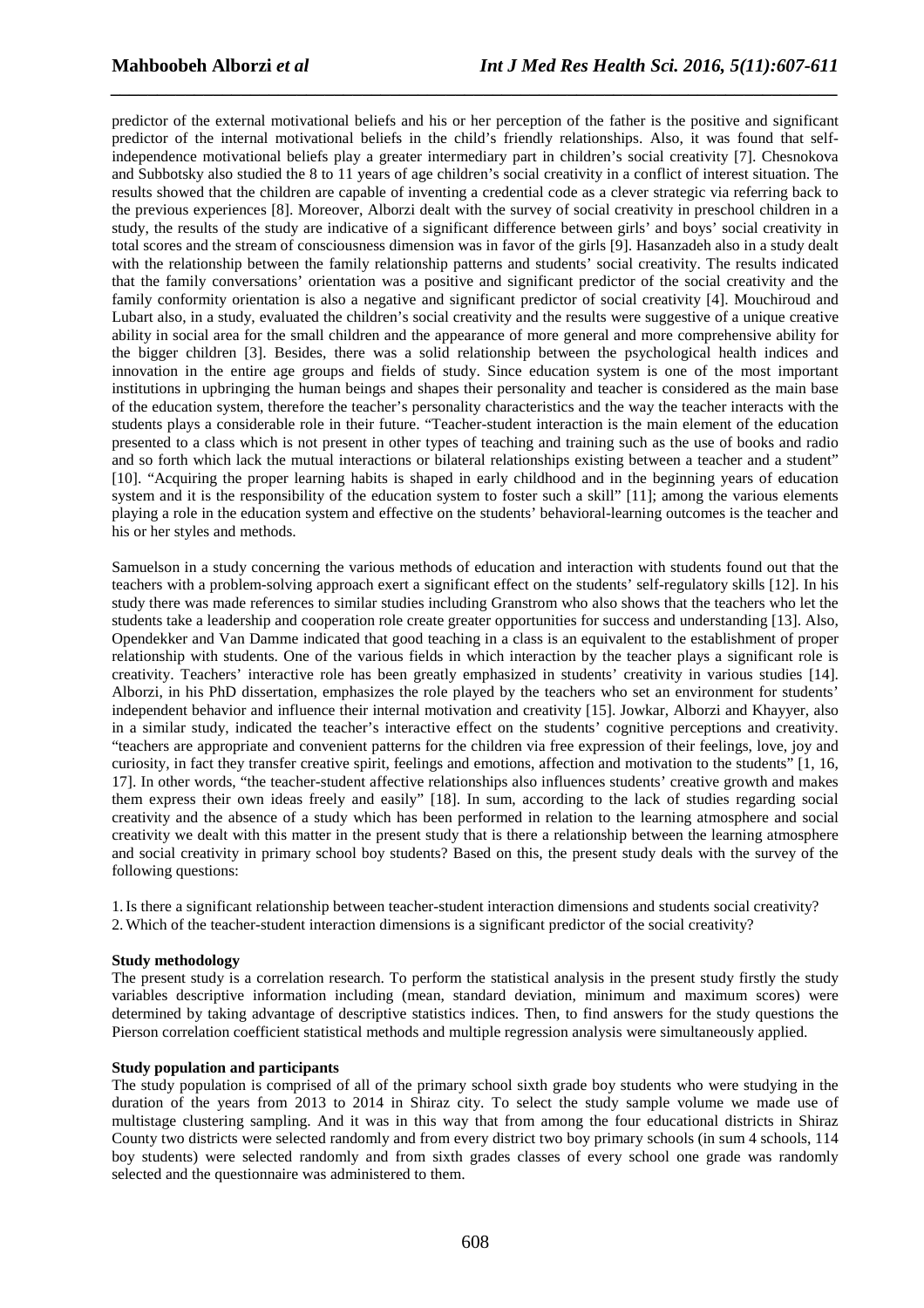### **Study instruments**

In the present study two instruments were applied:

Teacher-student interaction questionnaire (QTI):

This questionnaire was designed by Webles, Crayton, Levi and Hewi Mayers based on the Lierie Model regarding the teacher's behavior in class [19, 20]. The above-mentioned instrument introduces an image of the students' perceptions of the teacher's behaviors in the classroom. The questionnaire's original form is consisted of 77 items and the answers are scored according to the Likert's 5-point scale. Teacher-student interaction questionnaire was translated and used by Khayyer and Alborzi (2005) in Iran and its reliability and validity has been calculated [20]. This questionnaire is comprised of two forms containing 48- and 77 items and in the present study the short form containing 48 items was used. The mentioned questionnaire incorporates 8 dimensions of managerial behavior (for instance: "my teacher tries to attract my attention to the lessons"), friendly, contributive behavior (for example: "my teacher trusts me"), responsibility, freedom granting behavior (for example "my teacher lets me stay out of the class for a long period of time"), lack of confidence behavior (for instance, "my teacher seems uncertain"), nonsatisfaction behavior ("my teacher thinks I am a cheater"), admonishing behavioring behavior ("my teacher uses sarcastic words for addressing me") and harsh behavior ("my teacher takes it hard on me"). The scoring method for the teacher-student interaction questionnaire is in a way that the answer to each item is evaluated based on a 5-point spectrum from "completely agree" to completely disagree"; therefore, the score for each of the items ranges from 1 to 5. The questionnaire validity has been calculated by Webles and Levi, Fisher et al (1997) and Brooke et al (2006) based on the construct validity method by making use of the factor analysis method and the correlation existing between each item and its total score of each dimension and discriminant validity (top and bottom groups) [18, 21]. The questionnaire validity has also been evaluated as appropriate by Latifian and Khoshbakht by taking advantage of Cronbach's alpha in Iran [22]. Moreover, Gholami obtained the Cronbach's alpha for the dimension of teacher's support and guidance as equal to 0.91 and for the teacher's uncertainty dimension it was obtained as equal to 0.74 and for the dimension of teacher's control and leadership direction it was obtained 0.63 [23]. in the current study, Cronbach's alpha was also applied for the evaluation of reliability and this coefficient value for aspects of leadership influence and power, the level of contribution and assistance, understanding and comprehension, responsibility and freedom, uncertainty, dissatisfied , admonishing behavior and strict behavior was obtained as 0.65, 0.61, 0.62, 0.38, 0.58, 0.72, 0.68, 0.60 respectively; and for the evaluation of the validity there was made use of the items correlation with aspects (the obtained values ranged from 0.44 to 0.77 all of which were significant in 0.01 significance level).

*\_\_\_\_\_\_\_\_\_\_\_\_\_\_\_\_\_\_\_\_\_\_\_\_\_\_\_\_\_\_\_\_\_\_\_\_\_\_\_\_\_\_\_\_\_\_\_\_\_\_\_\_\_\_\_\_\_\_\_\_\_\_\_\_\_\_\_\_\_\_\_\_\_\_\_\_\_\_*

#### **Social creativity task**

To assess the social creativity level there was made use of Mouchiroud's and Lubart's social creativity problemsolving task. In these tasks, the participants were asked to write their own creative solutions in response to three social problems which were different according to the individual's nature or the individuals' engagement level with one another. Besides the social creativity total score, the individual's score was also evaluated on two dimensions of stream of consciousness and innovation [3]. In the dimension of stream of consciousness the number of valid and creative responses introduced by the child was also taken into consideration. Higher scores were interpreted as more valid responses. For obtaining the individual score in the dimension of innovation, firstly the total number of similar responses in the overall questionnaire and their frequency were determined. Then, each class was averaged. The averaged score was deducted from unity and in this way the score of that class was computed. For each of the individual's questionnaire, the total score of his or her responses in each question was considered as that question's score and the total scores of three questions were regarded as the score for the dimension of innovation. The total score of the social creativity was also obtained from the total scores of the dimension of stream of consciousness and innovation. Mouchiroud and Lubart used social creativity questionnaire correlation evaluation with various intelligence tests [the unusual use of the box test [3, 23], words fluency and narration tasks to obtain convergent validity. The correlation amount between social creativity questionnaire and box test was ( $p=0.01$ ,  $r=0.52$ ) with word fluency it was (P=0.01, r=0.52) and with storytelling task this amount found to be (P=0.01, r=0.52), and the results were indicative of the social creativity questionnaire convergent validity. Also, Mouchiroud and Lubart reported reliability coefficient of the questionnaire as 0.87 by making use of the Cronbach's Alpha. In Iran, Alborzi obtained the instrument validity based on its content (the teaching and training experts' notions) and the reliability was obtained as 0.90 based on Cronbach's alpha method [3, 9]. Also, Hasanzadeh used Cronbach's alpha method to determine the questionnaire's reliability the amount of which for the two dimensions of innovation and stream of consciousness was obtained as 0.64 and 0.75 respectively and the overall questionnaire reliability was 0.90 which is an indicator of a favorable reliability [4]. Moreover, to determine the validity, convergent validity (the relationship between social creativity and self-esteem) and divergent validity (the relationship between social creativity with age and aggression) were applied. In the current study, to determine the social creativity questionnaire's reliability the Cronbach's alpha method was used the value of which for the dimension of stream of consciousness and innovations were 0.81 and 0.64 respectively, and for the overall questionnaire it was equal to 0.86. Also, to survey the validity of the questionnaire it was made use of the correlation between the dimensions and the total score (stream of consciousness, 0.97 and innovation 0.93) which were statistically significant in 0.01 level.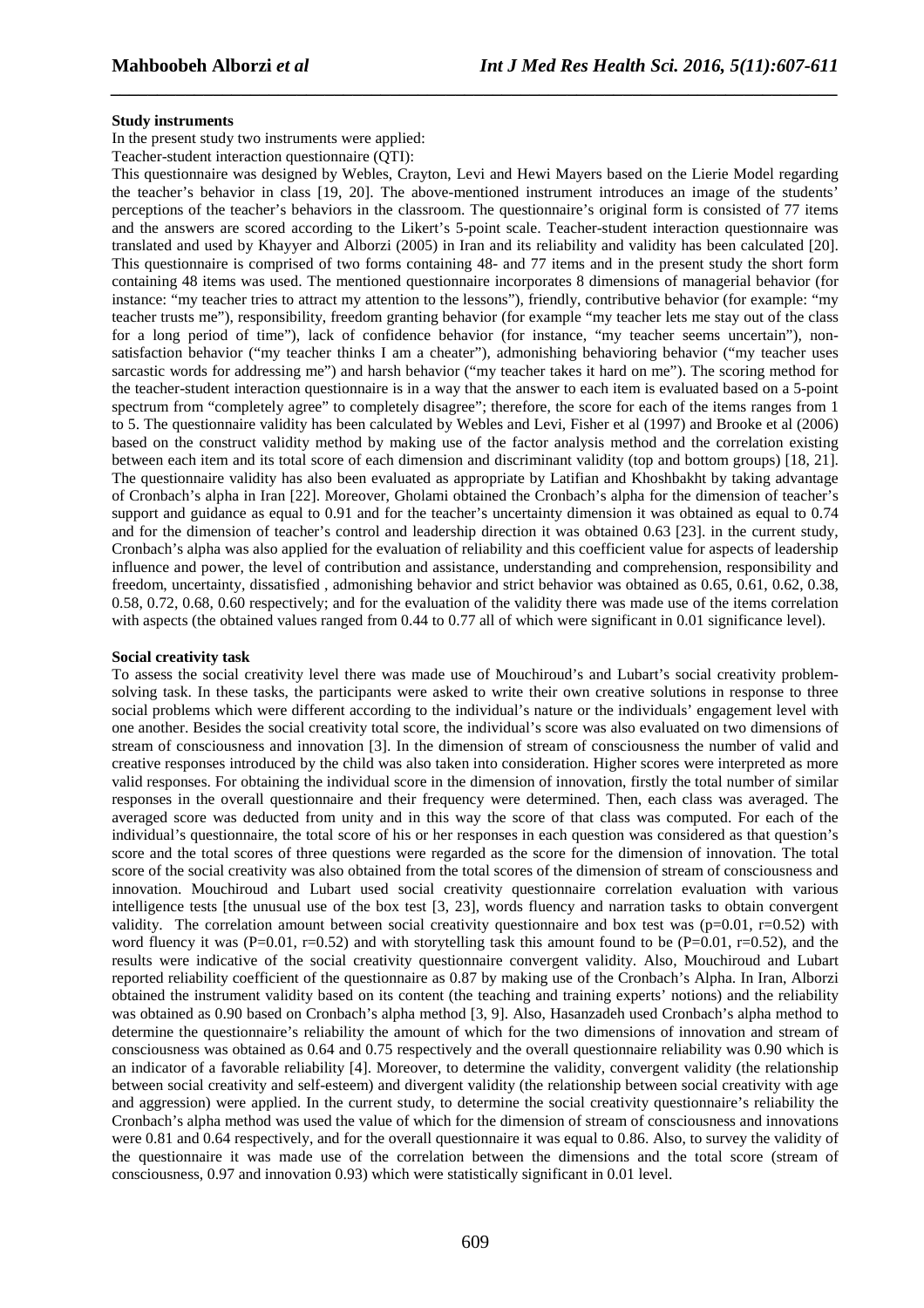## **Findings**

Table 1 illustrates the study variables descriptive findings including mean, standard deviation, minimum and maximum and the total score.

*\_\_\_\_\_\_\_\_\_\_\_\_\_\_\_\_\_\_\_\_\_\_\_\_\_\_\_\_\_\_\_\_\_\_\_\_\_\_\_\_\_\_\_\_\_\_\_\_\_\_\_\_\_\_\_\_\_\_\_\_\_\_\_\_\_\_\_\_\_\_\_\_\_\_\_\_\_\_*

| Variables                           | Scale                               |           | Indicators | Mean | Standard deviation |  |
|-------------------------------------|-------------------------------------|-----------|------------|------|--------------------|--|
|                                     |                                     | Min.score | Max.score  |      |                    |  |
| Teacher-student interaction aspects | Leadership ability                  | 25.78     | 4.01       | 13   | 30                 |  |
|                                     | Helping and friendly behavior level | 21.82     | 4.92       | 6    | 30                 |  |
|                                     | Understanding and comprehension     | 24.68     | 4.91       | 8    | 30                 |  |
|                                     | Responsibility and freedom          | 5.38      | 2.39       |      | 15                 |  |
|                                     | Uncertainty                         | 5.64      | 2.65       | 2    | 13                 |  |
|                                     | Dissatisfied                        | 57.64     | 4.45       | 51   | 71                 |  |
|                                     | Admonishing behavior                | 31.75     | 3.62       | 26   | 39                 |  |
|                                     | Strict behavior                     | 57.19     | 4.92       | 8    | 30                 |  |
| Social creativity dimensions        | Stream of consciousness             | 7.37      | 3.67       | 3    | 21                 |  |
|                                     | Innovation                          | 5.53      | 1.95       | 2.94 | 11.67              |  |
|                                     | Total score                         | 12.91     | 5.45       | 5.94 | 32.67              |  |

#### **Table 1. Study variables descriptive findings**

Study first question: is there a significant relationship between teacher-student interaction dimensions and students' social creativity? In the following section, the correlation matrix between the study variables is presented in table 2 to evaluate the first question posed here which is also a prerequisite to perform regression analysis for the next question and also to offer a more straightforward image of the relationship between the study variables, the correlation existing between them is to be calculated.

#### **Table 2: study variables correlation matrix**

| Variables                                                       |           |           |           | 4        |          | 6        |          | 8       | Q |
|-----------------------------------------------------------------|-----------|-----------|-----------|----------|----------|----------|----------|---------|---|
| 1. Leadership influence                                         |           |           |           |          |          |          |          |         |   |
| 2. Helping and friendly behavior                                | $0.49**$  |           |           |          |          |          |          |         |   |
| 3. Understanding and comprehension                              | $0.75**$  | $0.45**$  |           |          |          |          |          |         |   |
| 4. Responsibility and freedom                                   | $-0.26**$ | 0.002     | $-0.15$   |          |          |          |          |         |   |
| 5. Uncertainty                                                  | $-0.40**$ | $-0.27**$ | $-0.36**$ | $0.22*$  |          |          |          |         |   |
| 6. Dissatisfied                                                 | $-0.50**$ | $-0.36**$ | $-0.43**$ | $0.44**$ | $0.44**$ |          |          |         |   |
| 7. Admonishing behavior                                         | $-0.49**$ | $-0.36**$ | $-0.59**$ | 0.10     | $0.46**$ | $0.45**$ |          |         |   |
| 8. Strict behavior                                              | 0.03      | $-0.04$   | $-0.02$   | $-0.02$  | 0.16     | $0.31**$ | $0.31**$ |         |   |
| 9. Social creativity                                            | 0.02      | $-0.12$   | $-0.06$   | $-0.24*$ | $-0.02$  | $-0.03$  | $-0.06$  | $-0.03$ |   |
| $\mathbf{a}$ and $\mathbf{a}$ and $\mathbf{a}$ and $\mathbf{a}$ |           |           |           |          |          |          |          |         |   |

*\*P<0.05, \*\*P<0.01* 

As it is indicated by the findings in table 2, the dimension of responsibility and freedom has a negative significant relationship with the social creativity total score ( $P<0.05$ ,  $r=-0.24$ ).

Study second question: the survey of the social creativity regression on the teacher-student interaction aspects: to assess the question we made use of the multiple regression method in a simultaneous style (table 3).

|  | Table 3. Social creativity prediction based on the teacher-student interaction aspects |
|--|----------------------------------------------------------------------------------------|
|--|----------------------------------------------------------------------------------------|

| Predictive variables            | Criterion variable | F    | R     | $R^2$ |         |         | P<   |
|---------------------------------|--------------------|------|-------|-------|---------|---------|------|
| Leadership power                |                    |      | 0.325 | 0.105 | 0.09    | 0.60    | N.S  |
| Helping and friendly behavior   |                    |      |       |       | $-0.16$ | $-1.29$ | N.S  |
| Understanding and comprehension |                    |      |       |       | $-0.22$ | $-1.46$ | N.S  |
| Responsibility and freedom      | Social creativity  | 1.36 |       |       | $-0.35$ | $-2.26$ | 0.05 |
| Uncertainty                     |                    |      |       |       | 0.02    | 0.18    | N.S  |
| Dissatisfied                    |                    |      |       |       | 0.07    | 0.52    | N.S  |
| Admonishing behavior            |                    |      |       |       | $-0.19$ | 01.46   | N.S  |
| Strict behavior                 |                    |      |       |       | 0.03    | 0.33    | N.S  |

The results of the regression analysis (table 3) indicate that the dimension of responsibility and freedom ( $\beta$ = -0.35,  $P \leq 0.05$ ) is a negative and significant predictor of the social creativity. Moreover, the dimensions of leadership, helping and friendly behavior, understanding and comprehension, uncertainty, dissatisfied, admonishing behavior, and strict behavior have not been able to be statistically significant predictors of social creativity.

### **Discussions and conclusions**

The objective of the present study was to survey the relationship between learning atmosphere and social creativity in primary school boy students. The results showed that the dimension of responsibility and freedom is a negative and significant predictor of the social creativity and the other predictive variables have not been able to significantly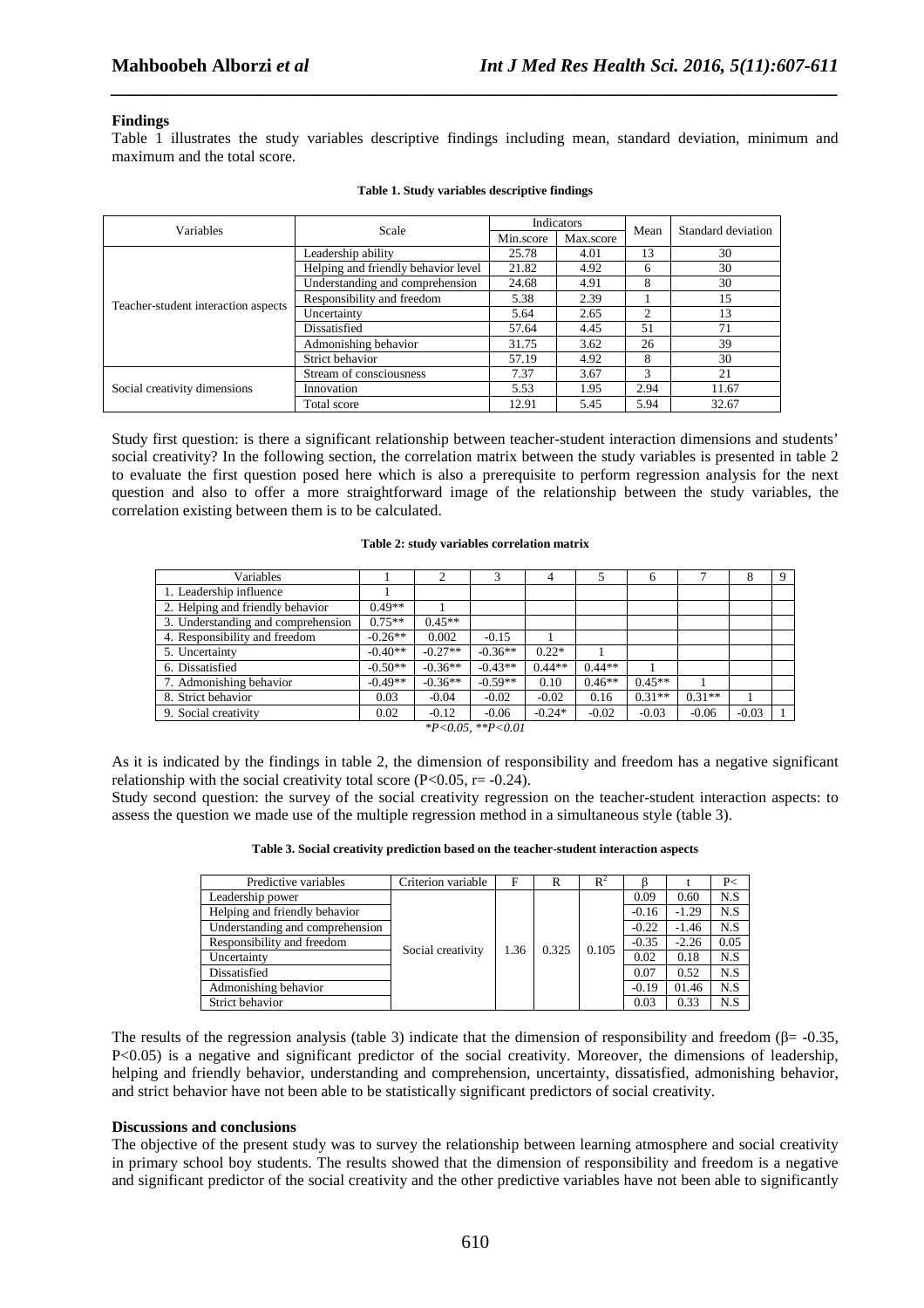predict social creativity in primary school boy students. Regarding the negative and significant relationship between the dimension of responsibility and freedom with social creativity the results are consistent with the results obtained by Mashayekh and Barzideh [18]. Mashayekh and Barzideh dealt with the survey of the teacher's leadership behavior style effect on cognitive creativity of the primary school students. Their study findings indicated that the students of the teachers who had a blending style in comparison to the students of the teachers who had a taskoriented or relation-oriented leadership enjoyed greater creativity. Amabeli also believes that the leader's behavior influences the subordinates' perception of the leader's support and enhances their creativity [16]. In other words, every leader can influence employees and subordinates creativity through direct help in performing the projects, increasing the subordinates' exercises and practices, enhancing the employees' internal motivation, planning and determining proper objectives, work group support in the organization, having a good relationship and interaction with the work group, giving value to the individual interests and desires at work, providing for constructive feedback, exhibiting trust to the work group and showing acceptability for new ideas. In elaborating such findings it can be said that the environment in which the children work, play and live can accelerate or suppress creativity growth in them [24].

*\_\_\_\_\_\_\_\_\_\_\_\_\_\_\_\_\_\_\_\_\_\_\_\_\_\_\_\_\_\_\_\_\_\_\_\_\_\_\_\_\_\_\_\_\_\_\_\_\_\_\_\_\_\_\_\_\_\_\_\_\_\_\_\_\_\_\_\_\_\_\_\_\_\_\_\_\_\_*

Teachers can develop children's creativity via creation of the appropriate atmosphere and necessary conditions or in otherwise destroy their self-confidence by improper behaviors and hinder their creativity growth [25]. The teachers can develop the learners' creativity by asking answer-inciting open-ended questions, being patient and tolerating ambiguity, offering creative thinking behavior, rewarding students who give unexpected answers [26]. Also, they can give importance to learning via learning and make the creative thinking grow in the students by teaching the students and enhancing their learning spirit in accepting effective and new ideas and thoughts and encouraging learners to use regular self-evaluation and explaining concepts to their classmates [27]. In fact, the establishment of a healthy and positive environment in the classroom helps the teachers and students work with a high level of commitment and accordingly this will make students' creativity grow in the classroom [28]. While creativity goes down in classes where the teacher is exhibiting a controlling and despot behavior, acts very strictly in timely constraints, indifferent to the students' emotional needs and very bound to organizing information [25]. Besides, it can be said that in classes where the teachers create an unduly free atmosphere the students cannot find an opportunity for the introduction of new ideas and problem solving. For instance, in such classes the students go out of the classroom whenever they want and such a class atmosphere deprives the students from presenting new ideas for satisfying the teacher to let them get out of the class and/or if the calss atmosphere is very restricted and strict and task-oriented the students won't dare to express their new ideas if any therefore the creativity growth chance is reduced in them. On the other hand, it can be deduced this way that giving too much freedom of action to the students in classroom makes them somewhat snobbish in their social life inside and outside school and they lose their capability of receiving negative answers in confrontation with their friends and problems regarding different areas and fields and in lieu of offering solution to resolve their problems in establishing relationship with the others they edge towards aggression, therefore social creativity is reduced in their relations and their ability to solve problems is reduced as well. Conversely, the opposite of such an event can happen when the teachers control their class with a responsibility-oriented approach and such an approach to the students makes the student to become over excessively responsible and accountable in his life in and out of the school and the result of such an approach would be the students who ignore the other individuals' perspectives and ideas in confrontation with the others and problems, so they will enjoy a lower level of accomplishment and success in their school and real life. Accordingly, the teachers who come up with a blending approach of responsibility and freedom in controlling their classes pave the way for the students' growth and development and the students would have a high capability and competency of establishing social relationships and they would be able to solve their problems on their own in the society, therefore it is recommended that the teachers should adopt a blending responsibility and freedom approach towards establishing relationship with the students and crating class atmosphere in order to provide for the social creativity growth and social relationships skills learning in students.

Among the constraints and limitations existing in the present study was the lack of study background regarding social creativity and also the lack of a study on the relationship between the teacher-student interaction and social creativity. In the end according to the results obtained it is suggested that there is a need for these areas of study to be further progressed via performing various studies and surveying the role of the other variables regarding their relationship with social creativity.

### **REFERENCES**

[1] Alborzi, M.; Jowkar, B., and Khayyer, M. (2010). "the effect of perception of the teachers and parents on the children's creativity according to their motivational beliefs". Journal of Psychology, No.54, pp. 161-175.

[2] Watson, D. (2007). Who or What Creates? A Conceptual Framework for Social Creativity. Human Resource Development Review.

[3] Mouchiroud, C., & Lubart, T. (2002). Social creativity: Across -sectional study of 6- to 11-year-old children. Int